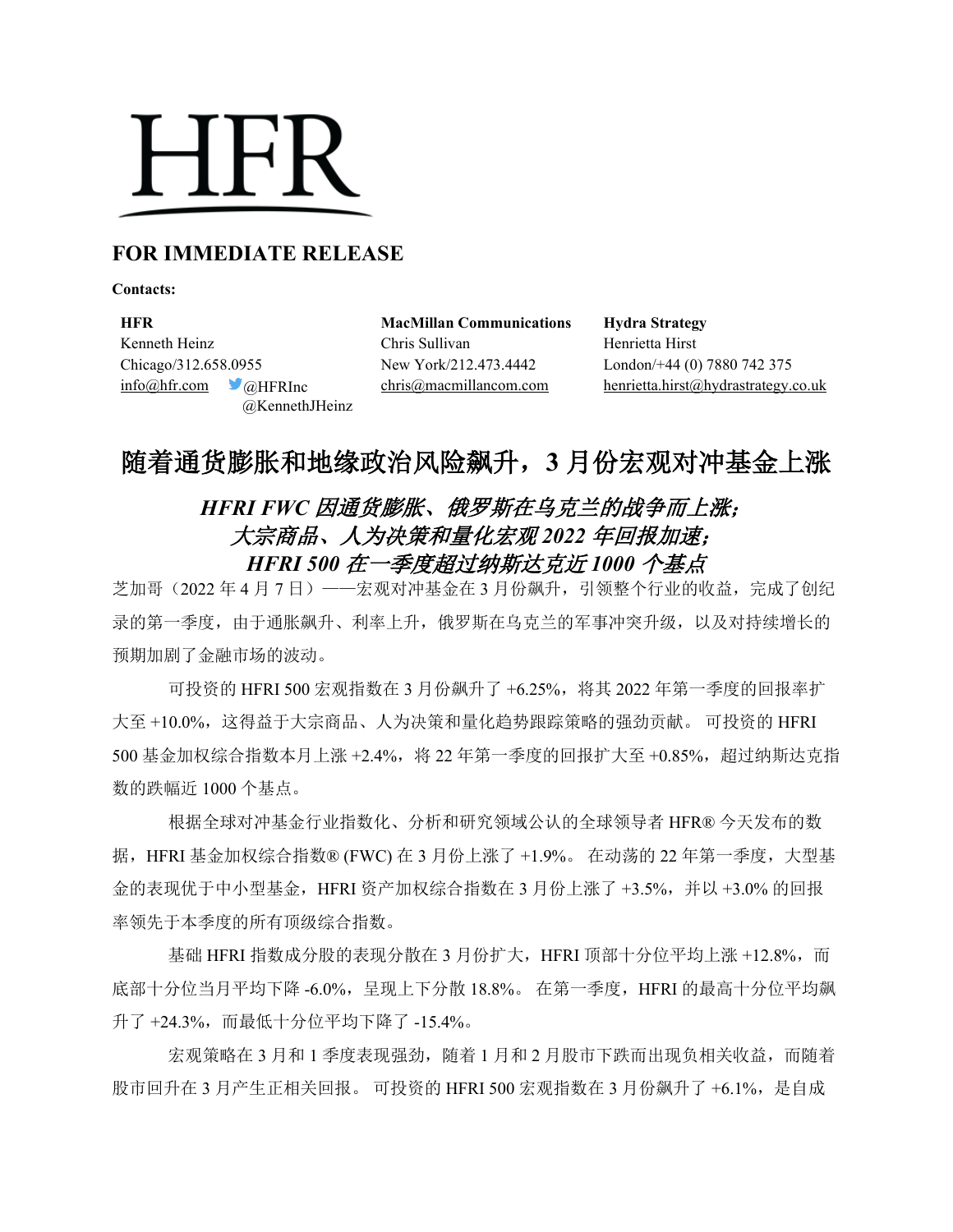立以来的最高月度回报,使第一季度的业绩达到 +10.0%,这也是一个创纪录的季度。 HFRI 宏观 (总)指数本月上涨了 5.5%。 宏观子策略收益由可投资的 HFRI 500 宏观:大宗商品指数领涨, 该指数在 3 月份飙升 +18.1%, 也是创纪录的月度涨幅, 原因是商品因通胀担忧和与俄罗斯入侵乌 克兰有关的供应中断而飙升; 该指数产生了 +35.7% 的季度创纪录回报。 随着 HFRI 500 宏观: 系统性分散指数本月飙升 +6.7%,也是创纪录的月度涨幅,2022 年第一季度的回报率也达到了 +11.3%,量化、趋势跟踪宏观子策略也处于领先地位。

HFRI 组合基金风险缓解指数本月飙升 +2.0%,22 年第一季度飙升 +3.7%。

股票对冲基金在专业子策略中进行多头和空头投资,在 3 月份也有所上涨,可投资的 HFRI 500 股票对冲指数和 HFRI 股票对冲(总)指数均在本月上涨了 0.8%。 EH 子策略表现由 HFRI EH:量化方向指数领涨,上涨 +2.9%,而 HFRI EH:医疗保健指数上涨 +1.8%。

事件驱动型策略通常侧重于不受欢迎的深度价值股权风险敞口和并购情况的投机,在 3 月 份也有所发展,主要由高贝塔不良风险敞口和多策略风险敞口引领。 HFRI 事件驱动(总)指数 本月回报率为 +0.8%,而可投资的 HFRI 500 事件驱动指数则上涨 +0.3%。 ED 子策略收益由 HFRI 500 ED: 复合策略指数领涨, 3 月份上涨 +1.5%, HFRI 500 ED: 合并套利指数上涨  $+0.7\%$ 

以固定收益为基础的利率敏感型策略本月表现参差不齐,因为利率上升是由较短期限的债 券带动的,随着美国收益率曲线倒挂,较短期限的收益率高于较长期的收益率。 可投资的 HFRI 500 相对价值指数和 HFRI 相对价值(总)指数在 3 月份均上涨了 +0.4%,其中 RVA 子策略表现 由收益率替代品和波动性基金引领。 HFRI RV:收益率替代指数和 HFRI RV:波动指数本月各 上涨 1.9%。

HFRI 少数族裔指数在 3 月份上涨了 +1.2%,而 HFRI 女性指数上涨了 +0.55%。

"全球宏观对冲基金在基本面、可自由支配的大宗商品和量化、趋势跟踪宏观的引领下, 在 3 月份创下历史新高,结束了历史性季度,因为代际通胀导致金融市场波动加剧,短期利率上 升导致倒挂 收益率曲线,以及俄罗斯入侵乌克兰后军事冲突的加速。 通货膨胀/利率和历史地缘 政治风险这两种强大的市场动态相结合,导致大宗商品、股票和固定收益市场的大规模错位以及 前所未有的宏观和地缘政治不确定性,经理们在巨大而不稳定的波动中航行,"Kenneth J Heinz,HFR 总裁说,"与前几个月一样,许多经理人,尤其是全球宏观经理人,已经清楚地展 示了他们应对这些快速变化的市场周期和条件的战术灵活性,这些策略可能会在未来几个季度吸 引机构资本,不仅是领先行业表现,但通过这种前所未有的地缘政治和宏观经济不确定性产生防 御性资本保全和显着优于股票市场的表现。"